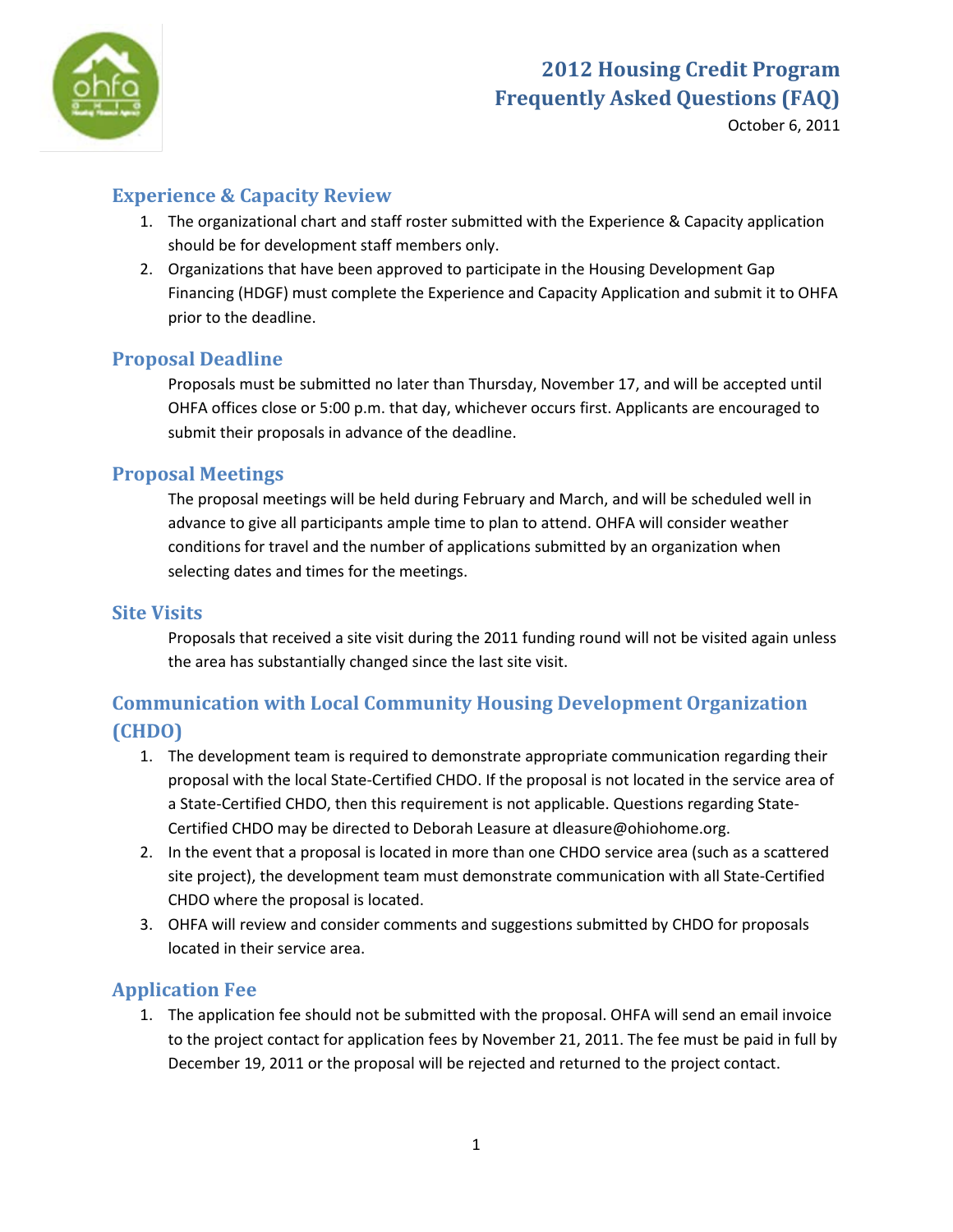

October 6, 2011

- 2. The applicant should reflect a \$2,000 application fee on the Affordable Housing Funding Application (AHFA). The amount may be adjusted in the final application to reflect the correct application fee.
- 3. It is the responsibility of the project contact to collect and submit fees for their proposal(s).

## **Market Study**

- 1. Market analysts are required to submit a list of all commissioned market studies to OHFA no later than October 24, 2011. The analyst must provide the name and location of each proposal. Questions regarding this item may be directed to Kevin Clark at kclark@ohiohome.org.
- 2. The applicant is responsible for submitting the market study on a disk in PDF format to OHFA no later than December 8, 2011.

## **Environmental Reports**

- 1. A Phase I Environmental Site Assessment (ESA) report must be submitted with all proposals, except those meeting the definition of a scattered-site project, which may submit either a Phase I ESA or a Mini-Phase I (MP1) report for each site.
- 2. A Phase I ESA is required with the final application if the one-year time requirement for letters of reliance has lapsed, and for all sites to be included in a scattered site project if not submitted with the proposal.

## **Minimum Project Standards**

- 1. The requirement that senior housing proposals have no more than two bedrooms and one and a half baths is intended for both new construction and the rehabilitation of existing senior housing units. Applicants may request a waiver by the October 20 deadline for existing senior properties that do not meet this requirement. Waivers will be considered based on the projected cost of the proposal, and whether it is reasonable compared to the cost of rehabilitating senior buildings that OHFA has funded in the past.
- 2. The requirement that senior units contain a curbless ADA-compliant shower is intended for both new construction and the rehabilitation of existing senior housing units. Applicants may request a waiver of this requirement for an existing senior property by the October 20 deadline. Waivers will be considered based on the feasibility of converting an existing bathroom and on the needs of the senior population residing at the property.
- 3. The maximum common area is 20% of total gross building square footage. This figure must be calculated using the OHFA Square Footage Calculation Requirements provided on Page 34 of the 2012 Qualified Allocation Plan (QAP). Questions regarding calculation of square footage may be directed to Sara Lahman at slahman@ohiohome.org.

## **Allocation Pools**

1. There is no specific minimum percentage of units required to have project-based rental subsidy in order to qualify for the Preservation Pools.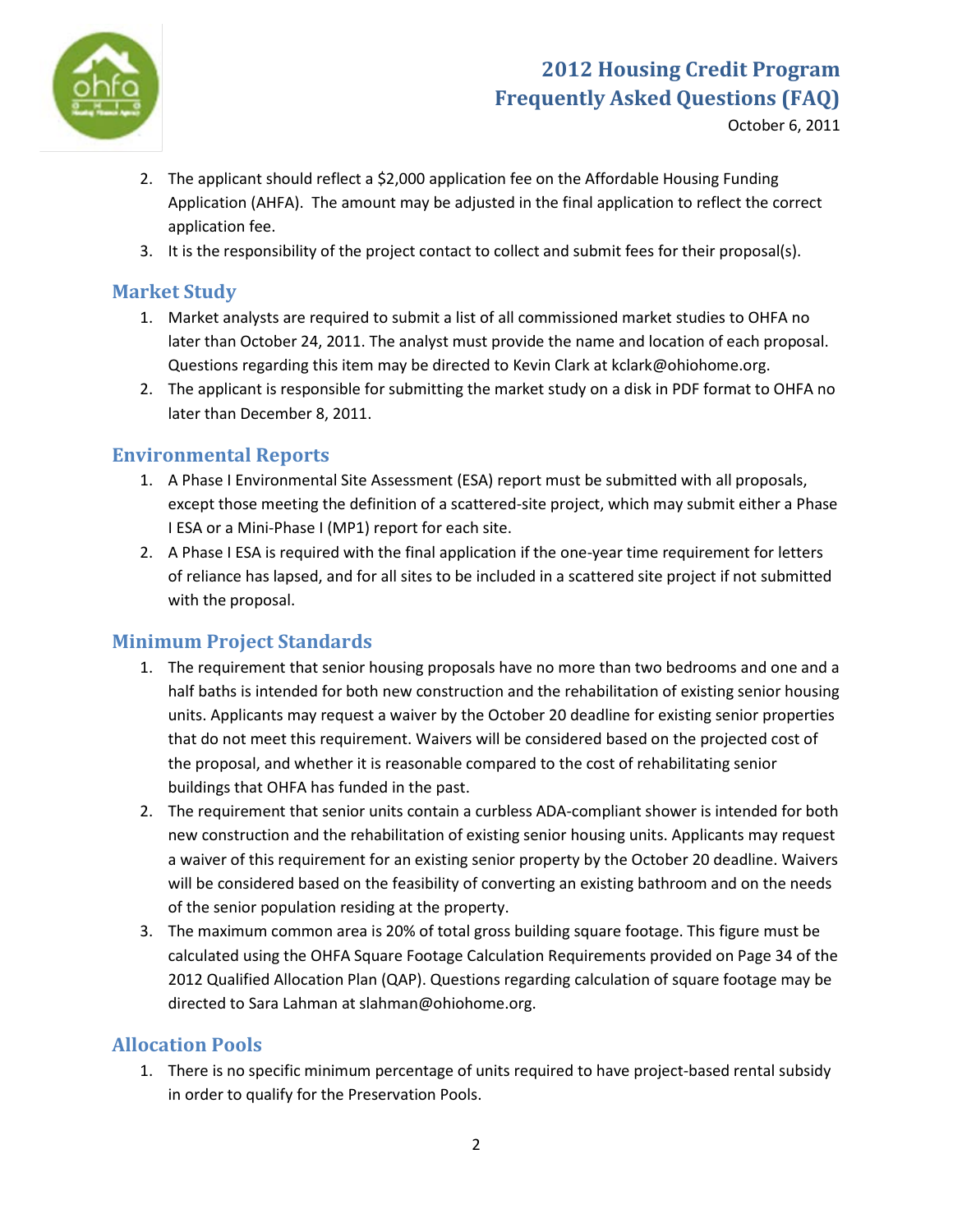

October 6, 2011

- 2. Newly constructed units and existing units that have project-based rental subsidy may be included in one proposal, however OHFA has discretion to assign such a proposal to either the Preservation or Geographic Pools.
- 3. A property that is expecting the renewal of an existing Housing Assistance Payments (HAP) contract will compete in the Preservation Pools.
- 4. Credits that are not awarded in other pools will be distributed in the Maximizing Outcomes Pool, however the amount assigned to each pool is approximate, and a significant amount of remaining funds is not expected.

## **Green Communities**

The required forms and guidance regarding the Green Communities certification process and waiver process is available on the Housing Credit Program Documents page at [http://www.ohiohome.org/lihtc/documents.aspx.](http://www.ohiohome.org/lihtc/documents.aspx) Questions regarding Green Communities certification may be directed to **certification@enterprisecommunity.org.** 

#### **Local Collaboration**

- 1. The applicant should describe how their proposal contributes to a local development or revitalization plan based on the criteria indicated in the QAP.
- 2. Local development or revitalization plans that are presently in effect or have been recently updated will receive stronger consideration than plans that are older and out of date.

#### **Market Criteria**

In the Market Criteria section of the Selection Process, exceptions for particular properties will not be considered when ranking proposals based on Occupancy Rates. (Example: properties that have high vacancy due to physical obsolescence.)

## **Need for Rehabilitation**

OHFA will not penalize proposals in the Need for Rehabilitation category if there are deferred maintenance issues and the property is being purchased from an unrelated entity.

## **Achievement of Minimum Targets and Guidelines**

OHFA will consider reasonable costs and efficient use of resources in an effort to meet the production goal indicated in Part IV of the Selection Process. The development budget for a proposal must be reasonable to be eligible for an award.

## **Minimum Financial Evaluation**

- 1. Applicants may use a credit rate of 9% to calculate the rehabilitation and new construction housing credit amount as indicated in the Credit Calculation section. OHFA will provide updates on any proposed legislation to permanently fix this rate at 9%.
- 2. Applicants may request an allocation of credits based upon 130% of the qualified basis for new construction or rehabilitation upon demonstration of financial need. OHFA will evaluate need